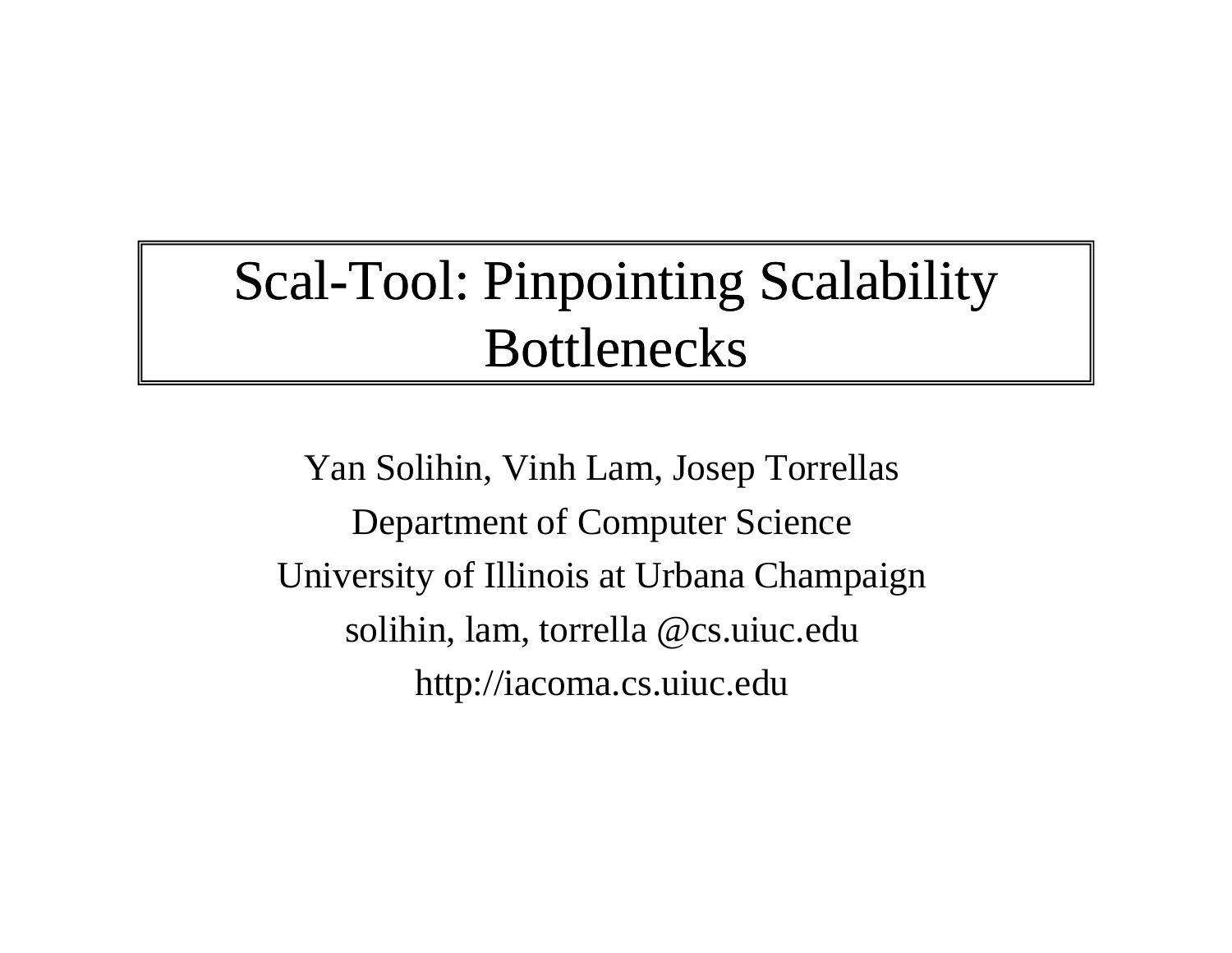#### Problems in Programming DSM s

- Parallelizing compilers do not produce highly-scalable codes
- Programmers still need to hand-tune their code
- Performance tools are:
	- Cumbersome to use
	- Require large space
	- Unable to capture some high level info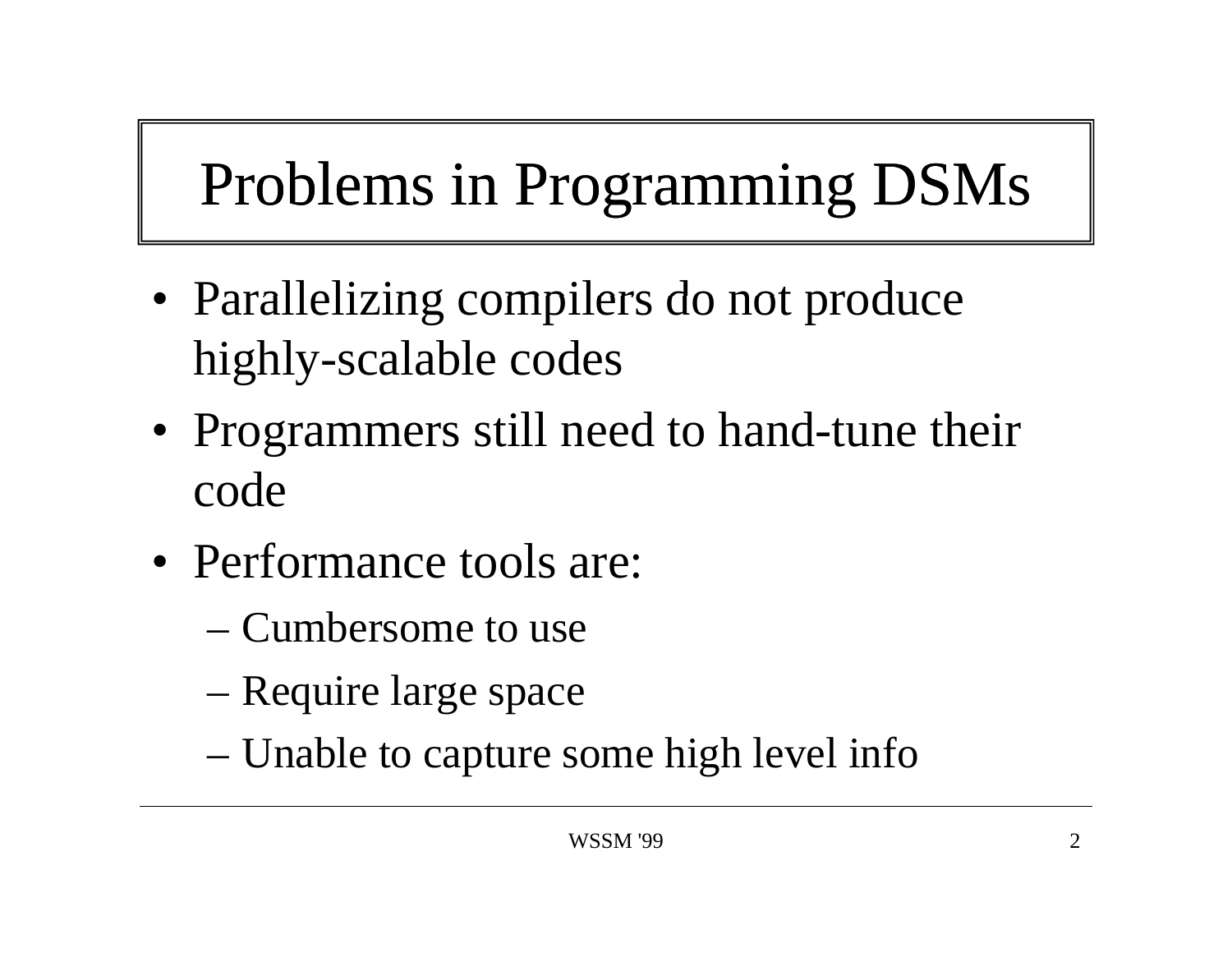# Goals of Study

- Develop a model that pinpoints scalability bottlenecks:
	- Insufficient L2 cache size
	- Synchronization
	- $-$  Load imbalance  $\overline{\mathcal{S}_{0/4}}$

| Rroc<br>Size   |   | $\overline{2}$ | 4 | 32 |
|----------------|---|----------------|---|----|
|                |   |                |   |    |
| S <sub>o</sub> | X | X              | X | X  |
| So/2           | X |                |   |    |
| So/4           | X |                |   |    |
|                |   |                |   |    |

• The model should use few resources and be fast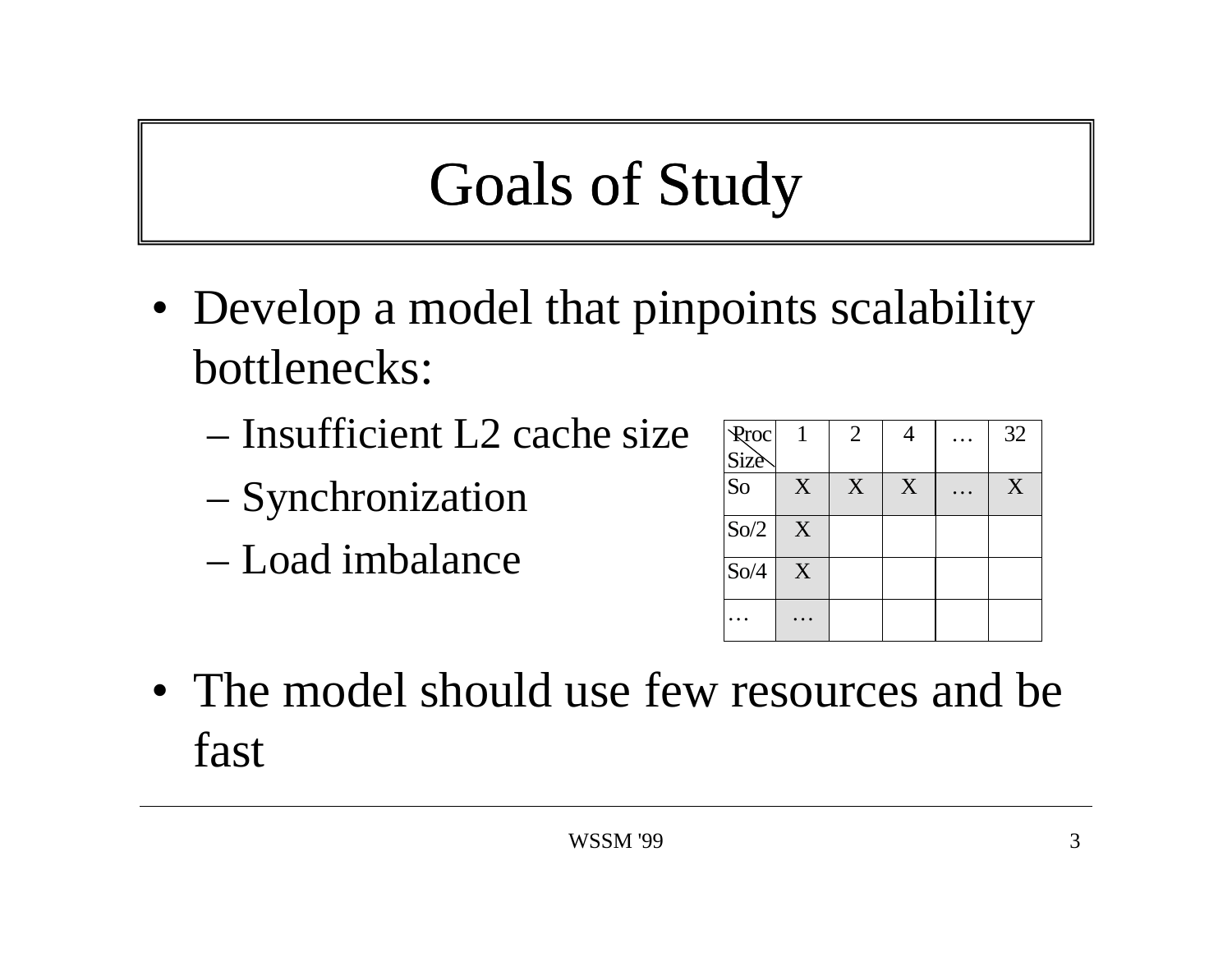# **Testing Platform**

- SGI Origin 2000:
	- 32 250 MHz R10000 processors
	- 32 KB L1 I-Cache + 32 KB L1 D-Cache
	- 4 MB L2 Cache
	- Hardware event counters in the processor
- Parallelism model: MP + PCF
- Applications: t3dheat (Los Alamos), swim (SPEC95), hydro2d (SPEC95)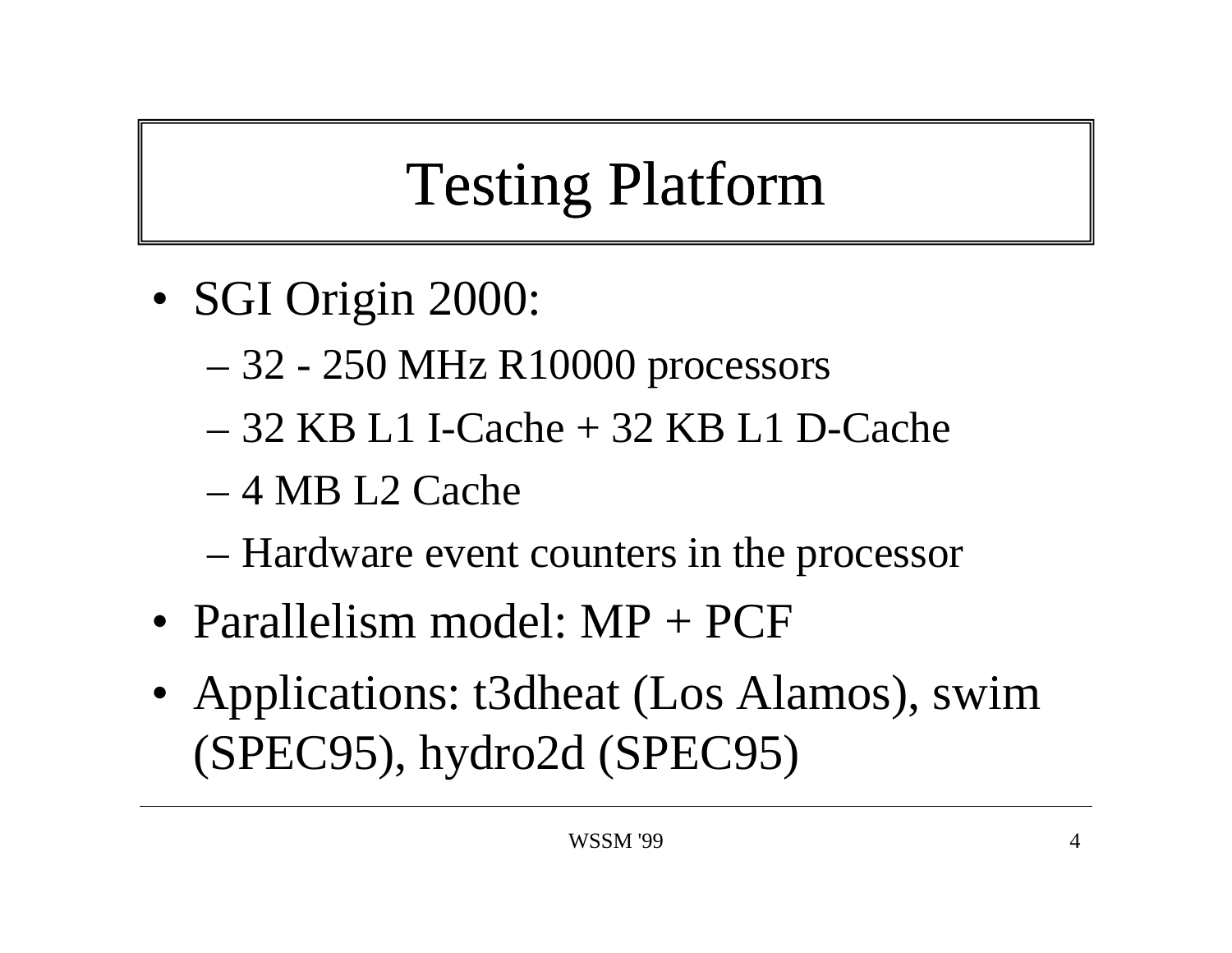# Basic Formulae

- 3 types of instructions:
	- Instr that access L2 cache (fraction = *h2*)
	- $-$  Instr that access main memory (fraction  $= h m$ )
	- the rest (fraction = *1-h2-hm*)

*cpi = (1-h2-hm) cpi0 + h2 t2 + hm tm*

- *cpi, h2, hm* are measured directly with performance counters.
- *cpi0, t2, tm* have to be estimated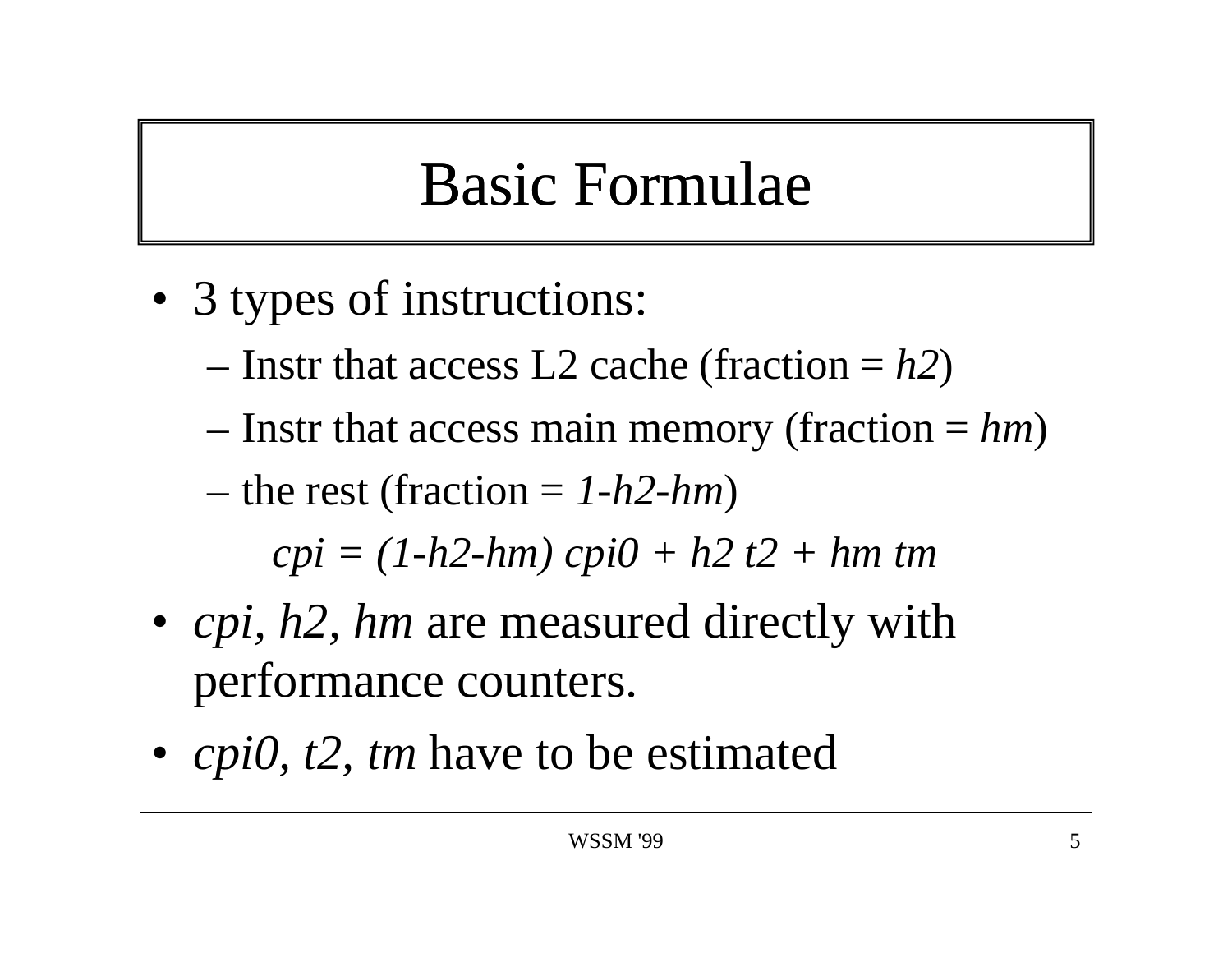# Parameter Estimation: *cpi0*

• Initial estimate  $=$ *cpi0 \**

obtained by measuring cpi of a small data set size



• adjust the initial estimate:

*cpi h hm cpi h t* 2 *hm tm*<sup>ˆ</sup> ˆ $0 = (1 - h2 - hm)$  cpi $0 - h2t$ \* $* - h2 t2 -$ 

• assume cpi0 constant for all applications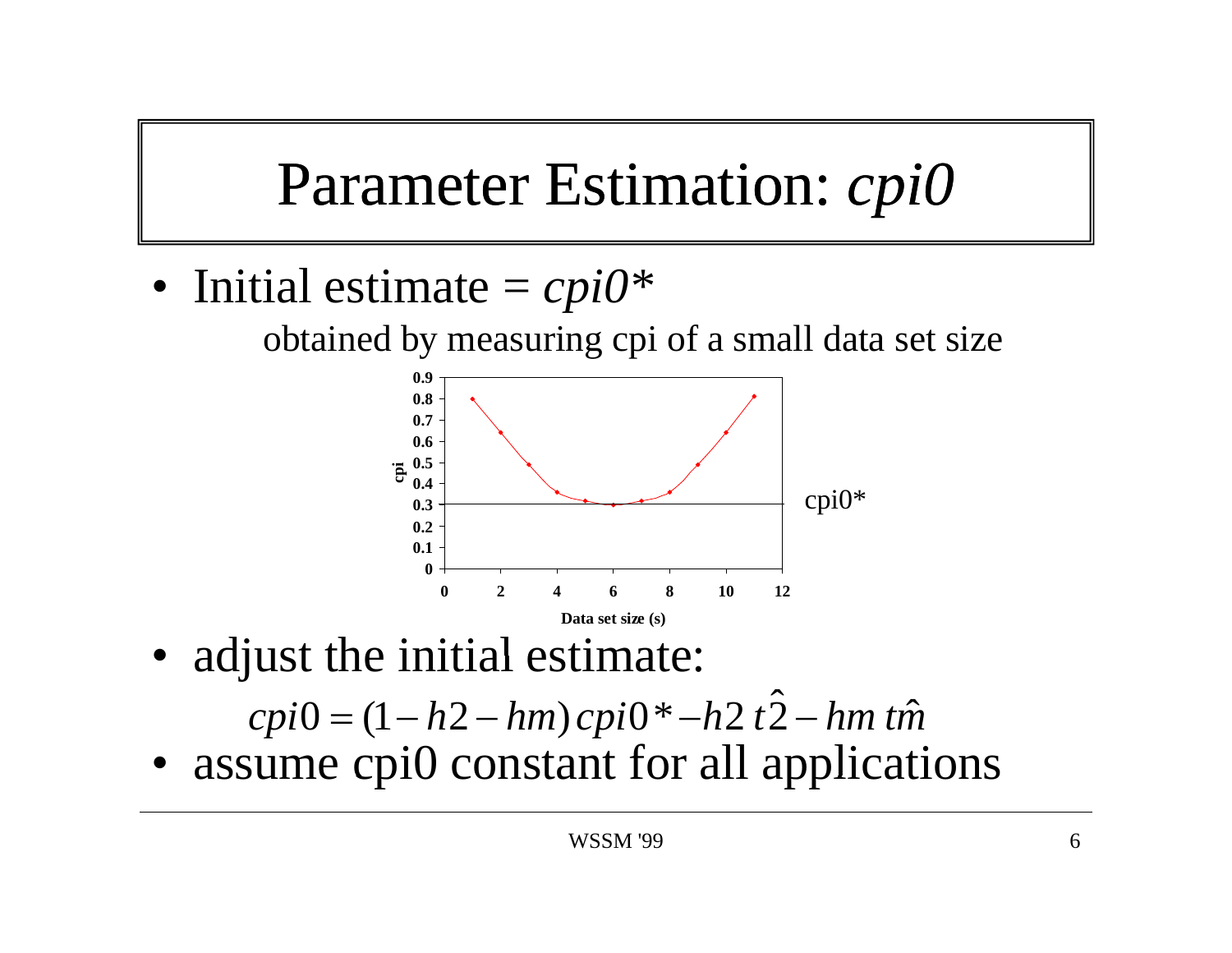### Parameter Estimation: *t2* and *tm*

- Assume t2 constant, tm =  $f(n)$  for an application  $=$  1(11) for an applicatio
- Solve linear equation system:

 $\cdots$ 

 $cpi^1 = (1 - h2^1 - hm^1)$   $cpi0* + h2^1$   $t2 + hm^1$   $tm$  $cpi^{2} = (1 - h2^{2} - hm^{2})$   $cpi0* + h2^{2}$   $t2 + hm^{2}$   $tm$ 2 (1  $\ln 2$   $\ln 2$   $\ln 2$   $\ln 2$   $\ln 2$   $\ln 2$ 

 $cpi^n = (1 - h2^n - hm^n)$   $cpi0* + h2^n$   $t2 + hm^n$   $tm$ 

• Data points are obtaine d by varying data set size L1 cache L2 cache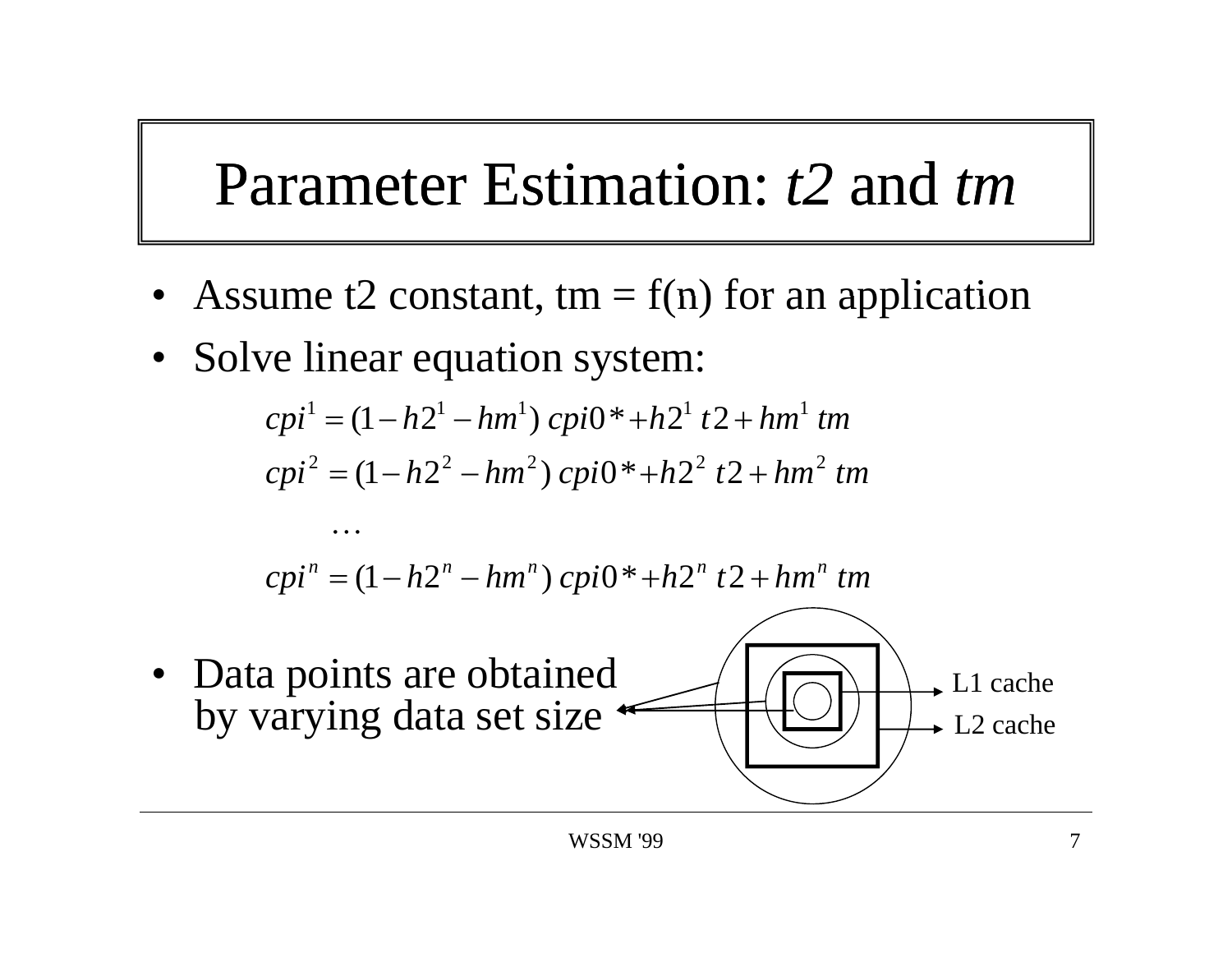## Bottlenecks

BottlenecksResults

1. *Insufficient L2 cache size* Conflict misses

2. *MP Effects*

- Synchronization

Coherence Misses  $+$  extra instructions

- Load imbalance Load imbalance Extra instructions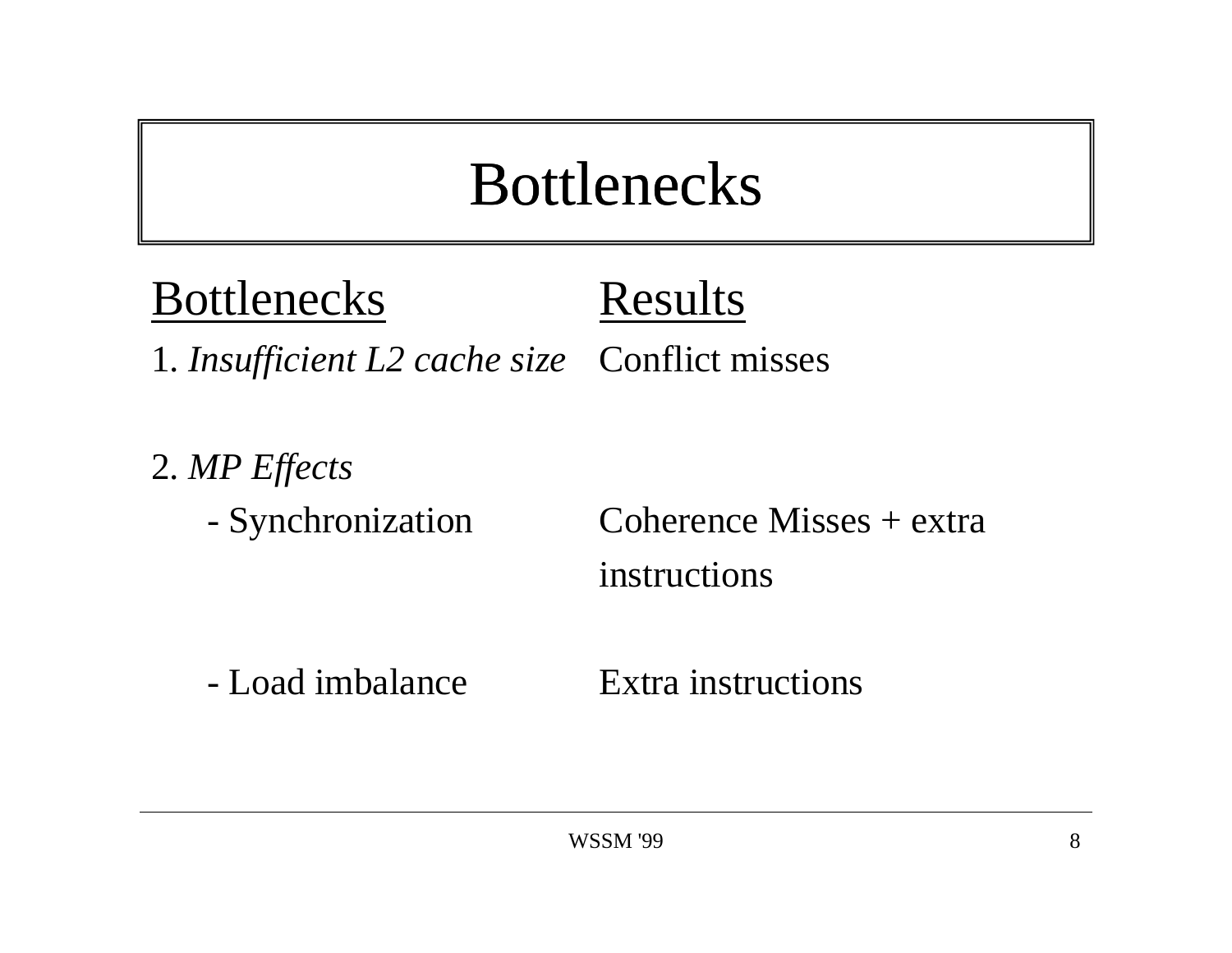### **Execution Time**

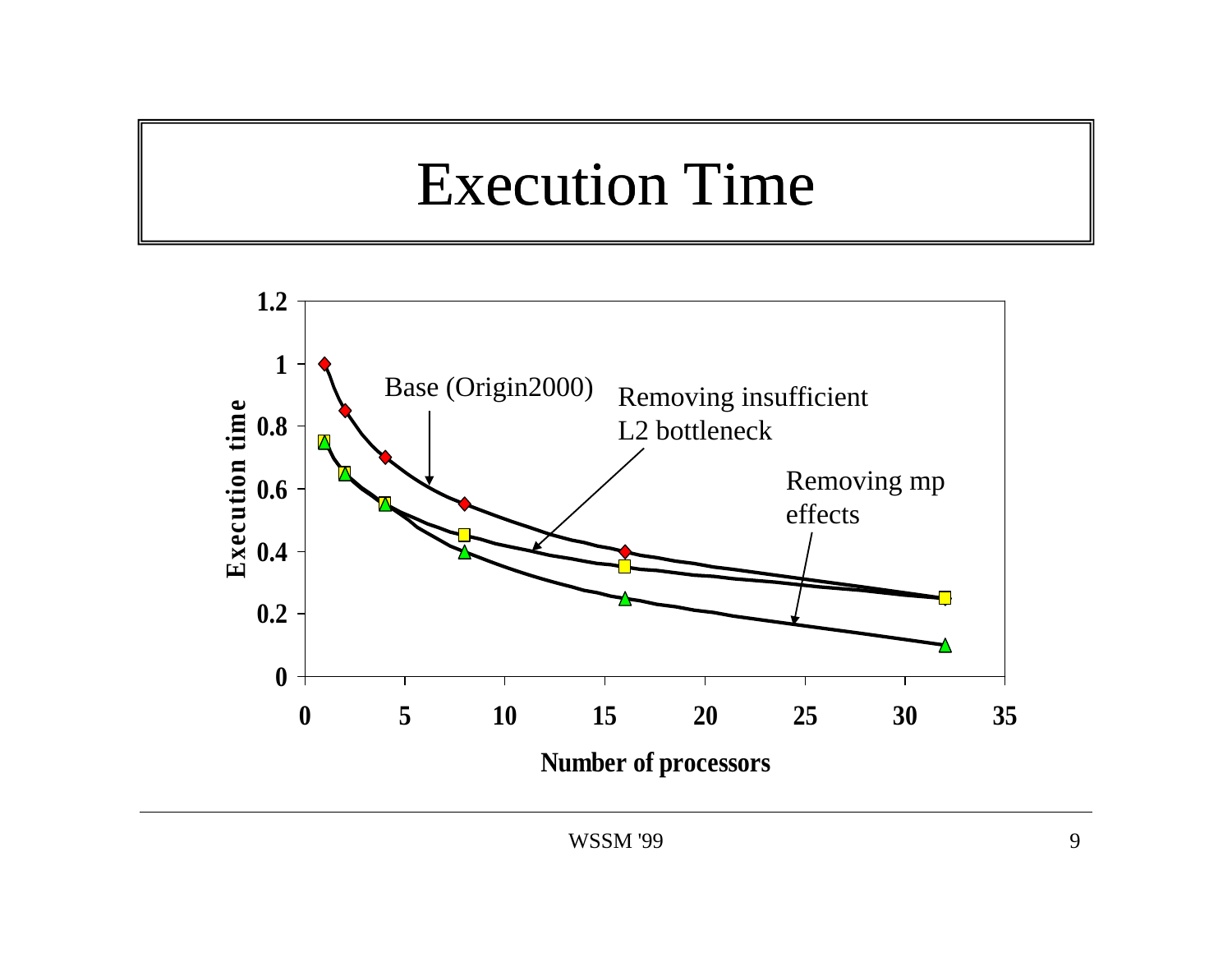### **Execution Time**

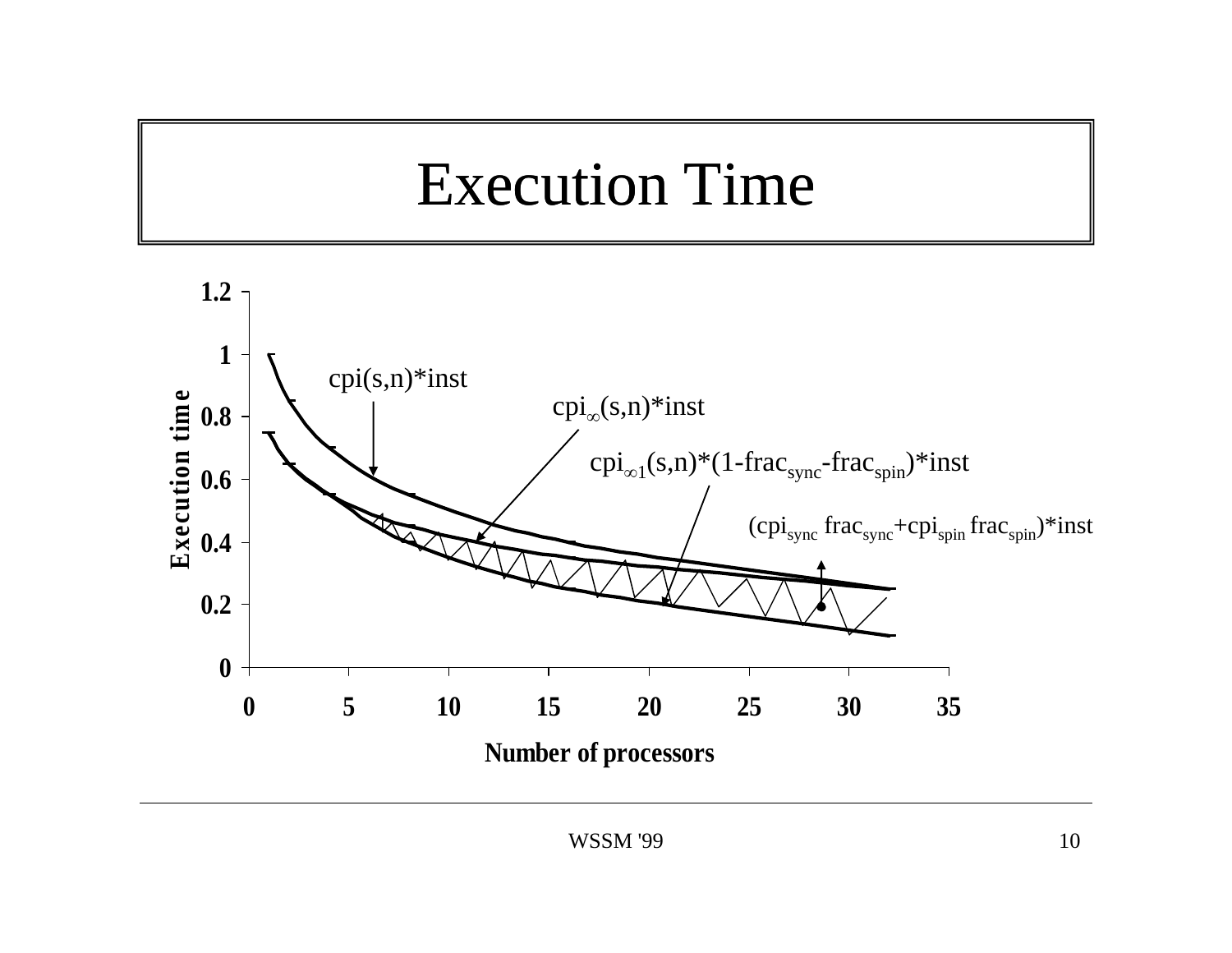#### Cpi and L2 Hit Rat i and L2 Hit Rate



• where

$$
h2(s, n) = (1 - L1hitr(s, n)) m(s, n) L2hitr(s, n)
$$
  
\n
$$
hm(s, n) = (1 - L1hitr(s, n)) m(s, n) (1 - L2hitr(s, n))
$$
  
\n
$$
m(s, n) = \frac{load + store}{inst}
$$

• Thus

 $cpi(s, n) = f(L2hitr(s, n), tm(n))$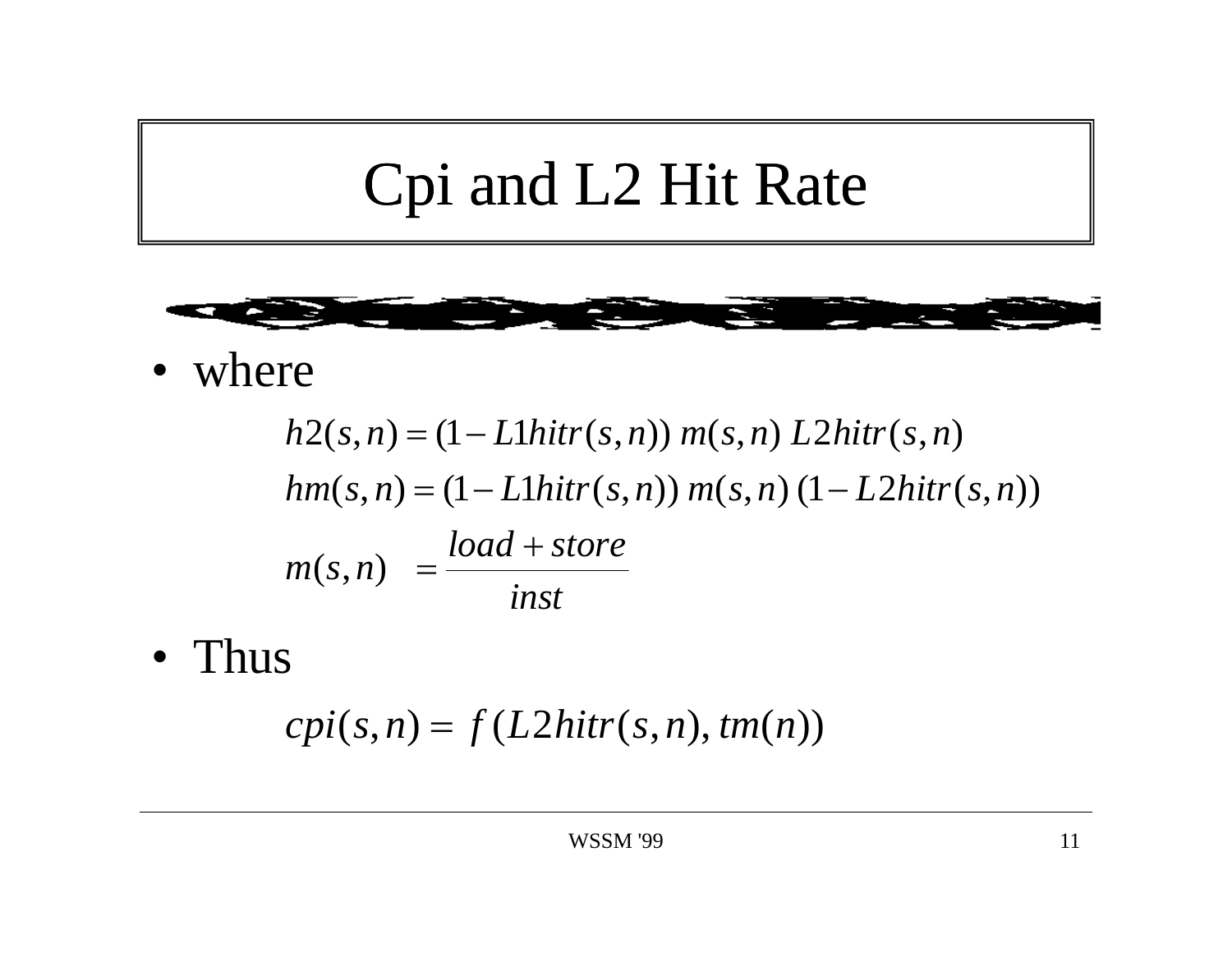Estimating 
$$
cpi_{\infty}(s, n)
$$

 $cpi(s, n) = f(L2hitr(s, n), tm(n))$ 

• *cpi*∞(*s,n*) needs *L2hitr*∞(*s,n*)

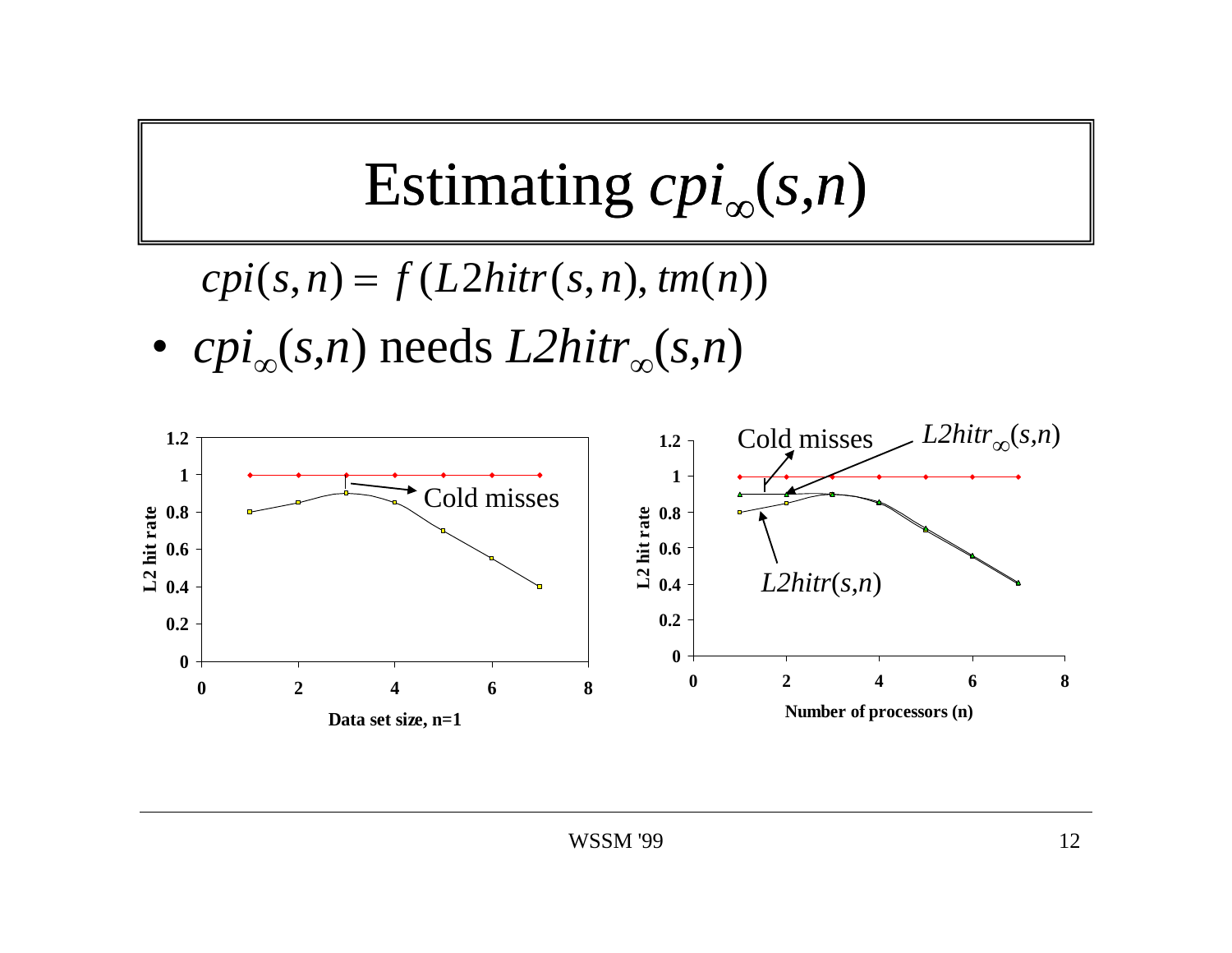Estimating 
$$
cpi_{\infty 1}(s, n)
$$

 $cpi(s, n) = f(L2hitr(s, n), tm(n))$ 

• *cpi*∞1(*s,n*) needs *L2hitr*∞1(*s,n*)